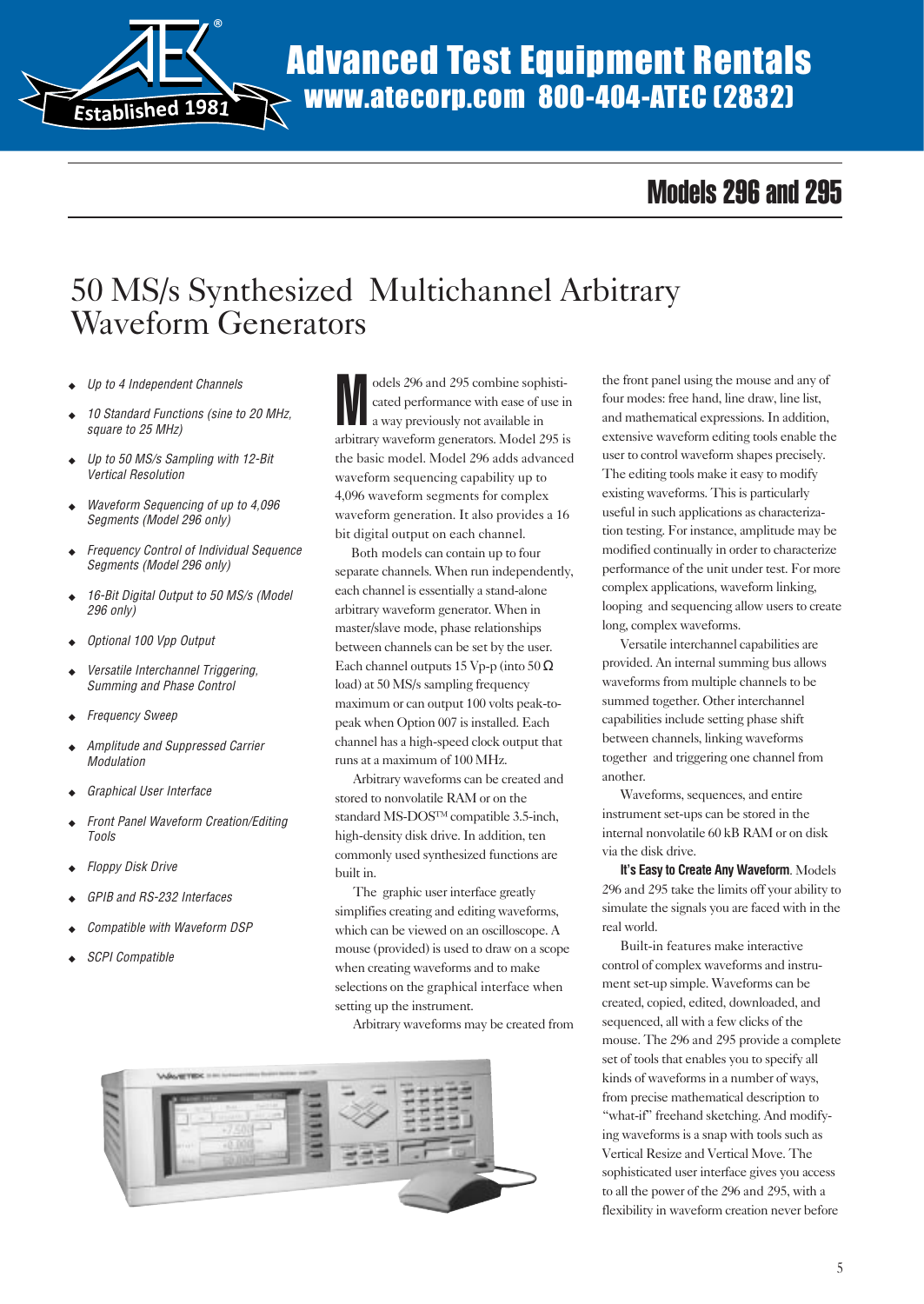

**Typical math expression screen.**



**Amplitude modulated signal generated by the expression shown on the math expression screen above.**

available.

An internal memory of 60 kB is provided for storing the waveforms you create. Storing waveforms created or captured elsewhere is no problem either. Simply download waveforms over the GPIB or RS-232 interface or through the standard 3.5-in disk drive. You can download waveforms generated in Wavetek's WaveForm DSP arbitrary waveform creation software or directly from a DSO (with Option 005). Or use the disk drive to load ASCII files generated from spreadsheet programs such as Microsoft Excel® or Borland's Quattro Pro®.

**Use Math Expressions**. You can create waveforms with mathematical precision by entering math expressions using the numerical keys on the front panel.

**Use Line Draw/Line List and Freehand Draw**. For waveforms with straight lines, as in pulse or digital applications, Line Draw allows you to use the mouse to draw the lines on an oscilloscope. Lines may also be created using Line List, which allows you to enter the vertices of each line with ampli-

|              | Name: LASER_6                |                  | Points:32768                |     |
|--------------|------------------------------|------------------|-----------------------------|-----|
|              |                              | sbsalute         | relative                    |     |
| <b>URSOR</b> | address<br>dal a             | 28247<br>$-2048$ | $-5511$<br>$-7.501$         |     |
| BL DCK       | $z1$ art<br>length<br>height |                  | 0.0002<br>$+68$<br>$+0.000$ | May |

**Scope Edit screen.**



**Scope shows waveforms created with Line Draw/Line List (top) and Freehand Draw (bottom).**

tude and time value. For other kinds of applications, Freehand Draw gives the flexibility of using the mouse to draw a waveform on the oscilloscope in much the same way as with a pencil on paper. This makes tasks like inserting spikes on waveforms easy.

**Sum Multiple Channels to Create Complex Waveforms**. With the internal analog sumbus, you can sum waveforms from two channels together and output the sum as a complex or modulated waveform. The optional high voltage and external summing module allows three channels and an external signal to be summed.

**Create Long, Complex Waveforms with Linked Sequence Operation**. Up to 4,096 waveforms can be linked together with the Model 296. Up to 4 waveforms can be linked together with the Model 295. Loop count and advance conditions for each waveform are user programmable.

**Trigger Operation**. Each channel has its own internal trigger generator and external trigger input. Multiple channel triggering and versatile interchannel triggering are also

| Incleument | <b>Analog Sum</b> |          |
|------------|-------------------|----------|
| Source     |                   | 5.51BVdc |
|            |                   |          |
|            |                   |          |
|            |                   |          |

**Summing screen.**



**Scope illustrates summing. Top: Clean square wave. Middle: Noise. Bottom: Summed waveform (square wave with noise).**

#### provided.

**More Tools Make Editing Easy**. Models 296 and 295 give you easy ways to modify waveforms you've created. For example, you can copy and insert portions of existing waveforms, move individual waveform points, and increase or decrease the amplitude of all or part of the waveform.

**Digital Output (296 only).** Each channel provides a 16-bit digital output programmable to 50 MHz.

## Specifications

NOTE: Specifications apply after a 20-minute warm-up.

#### **Standard Waveforms**

Sine, square, triangle, pseudo-random noise, positive ramp, negative ramp, positive haversine, negative haversine, sin x/x and DC.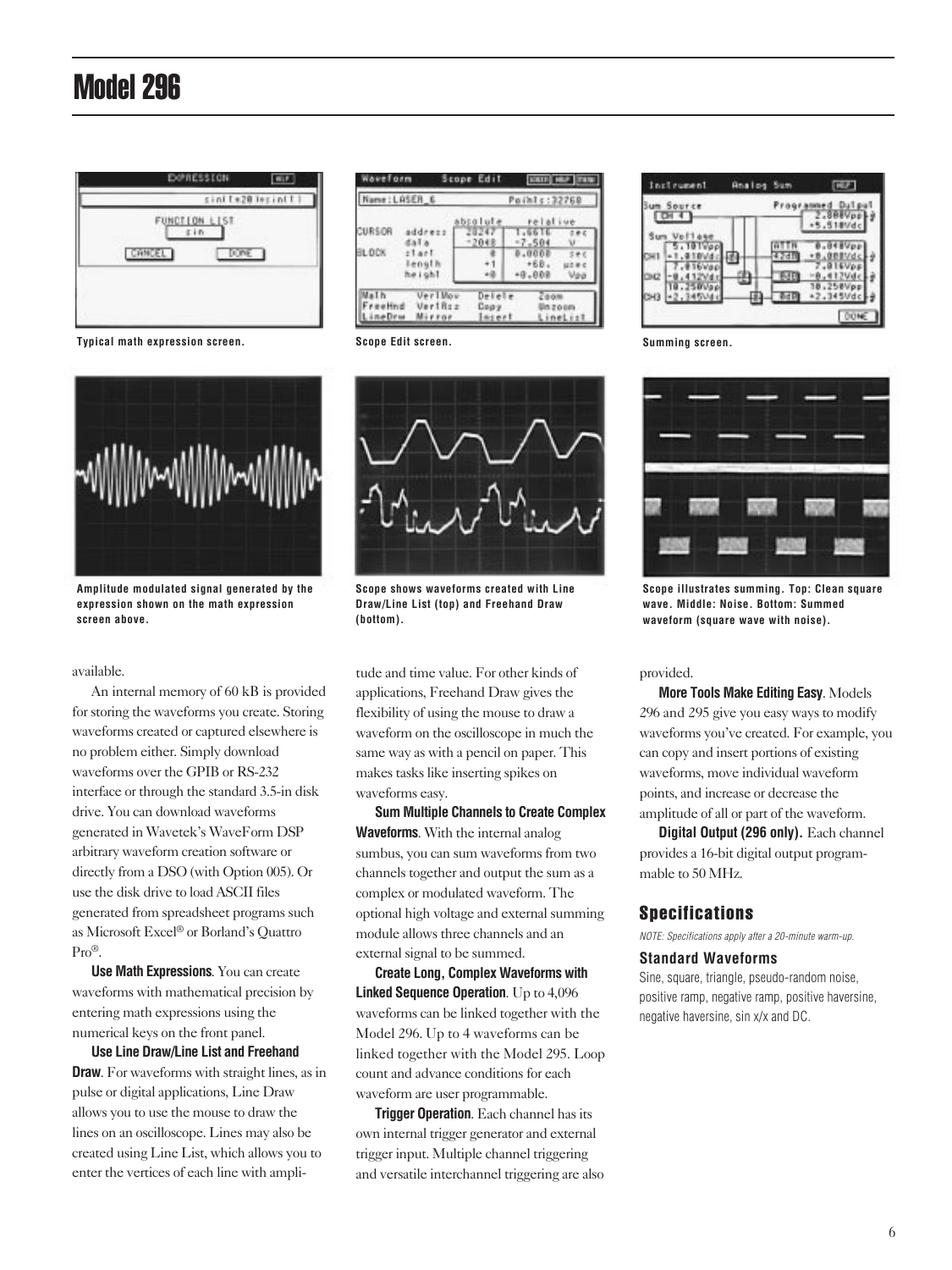

**Screen shows waveforms, loop counts, and advance conditions in a typical sequence.**



**Scope shows four waveforms linked in a sequence.**

### **Frequency Range**

Sine: 1 mHz to 20 MHz Square: 1 mHz to 25 MHz Haversines: 1 mHz to 20 MHz All Others: (25 pt.waveform) 1 mHz to 2 MHz Resolution: 8 digits limited by 1 mHz, 5 digits for frequencies > 20 MHz Accuracy:  $\lt t$  2 ppm over temperature range of 0  $\degree$ C to  $\pm$ 50 °C using internal reference **Waveform Quality** Square Transition Time: For ≤10 Vp-p: <9.0 ns  $For > 10 Vp-p: < 9.5 ns$ Square Aberrations:<5% ± 20 mV Square Symmetry (0 °C to ±50 °C) : < 10 MHz: 50 % ± 1 %  $\geq$  10 MHz: 50 %  $\pm$  2 % Square cycle to cycle time jitter: < 0.4% peak to peak Sine Distortion: (Elliptic filter selected)  $<$ 100 kHz,  $\leq$  15 Vp-p: No harmonic  $>$  -55 dBc  $<$ 100 kHz,  $\leq$  10 Vp-p: No harmonic  $>$  -60 dBc  $<$ 5 MHz,  $\leq$  10 Vp-p: No harmonic  $>$  -45 dBc  $<$ 5 MHz,  $>$ 10 Vp-p: No harmonic  $>$  -40 dBc  $<$ 20 MHz,  $\leq$  10 Vp-p: No harmonic  $>$  -35 dBc



**Screen shows typical trigger set-up. In this case, channel 2 will trigger channel 1.**



**Scope shows interchannel triggering from the screen above.**

<20 MHz, >10 Vp-p: No harmonic > -28 dBc Intermodulation Products (Spurs), (Elliptic filter selected):  $<$ 5 MHz: no spur  $>$  - 60 dBc  $<$ 10 MHz: no spur  $>$  - 40 dBc  $<$ 20 MHz: no spur  $>$  - 35 dBc SSB Phase Noise at 20 MHz:(Standard Sine): <-70 dBc/Hz at 100 Hz offset <-70 dBc/Hz at 1 kHz offset <-80 dBc/Hz at 10 kHz offset <-105 dBc/Hz at 100 kHz offset <-120 dBc/Hz at 1 MHz offset **Arbitrary Waveforms** Max. number of user defined waveforms: 450 Resolution Horizontal Resolution (296): 128k points standard (512k points optional), minimum waveform size 5 points Horizontal Resolution (295): 32k points standard (128k/512k points optional), minimum waveform size is 5 points

Vertical Resolution: 12 bits (4096 points)

## **Sampling Frequency**

Range: 0.2 S/s to 50 MS/s Resolution: 5 digits or 0.1 mHz Accuracy:  $\lt \pm 2$  ppm over temp. range of 0 $\degree$ C to 50°C using internal reference

## **Digital Output** (296 only)

16-bit differential ECL updated at up to 50 MHz. Frequency Range: 0.2 Hz to 50 MHz Resolution: 5 digits or 0.1 mHz

## **Clock Output (Each channel)**

Range: 0.2 Hz to 100 MHz Resolution: 5 digits or 0.1 mHz Accuracy:  $\lt \pm 2$  ppm over temp range of 0  $\degree$ C to 50 °C using internal reference

## **Amplitude**

**Range**: 0 to 15 Vp-p into 50Ω, 0 to 30 Vp-p into >10kΩ Note: Maximum amplitude is 100 Vpp when option 007 is installed **Resolution**: 3.5 digits

# **Monotonicity**: 0.2%

**Sinewave Flatness** (relative to 1 kHz amplitude, Elliptic filter selected, non sweep modes):

< 5 MHz, 25°C ± 10°C: ± 2 %

- $<$  5 MHz, 0 to 50 $^{\circ}$ C:  $\pm$  5 %
- $<$  20 MHz, 25°C  $\pm$  10°C:  $\pm$  5 %
- $<$  20 MHz, 0 to 50 $^{\circ}$ C:  $\pm$  10 %

## Accuracy: ±1%

## **Offset**

Range:  $\pm$ 7.5 Vdc into 50 $\Omega$ ,  $\pm$ 15 Vdc into >10 k $\Omega$ Resolution: 3.5 digits Accuracy: ±1%

## **Filters (user selectable):**

20 MHz 4 pole Bessel 20 MHz 7 pole, 6 zero Elliptic

## **Operational Modes**

**Continuous**: Output runs continuously **Triggered**: Output is quiescent until triggered by selected trigger source, then generates the number of cycles set by the trigger count.

**Gated**: Output is quiescent until gate (trigger) signal goes true. Output is continuous for duration of gate signal.

**Frequency Sweep**: Standard functions and arbitrary waveforms may be swept from 1 mHz to 20 MHz.

## **Trigger (Burst) Count**:

For waveforms: 1 to 1,048,575 For sequences: 1 to 65,536 Note: Triggered and Gated limited to 10 MHz waveform frequency. Sweep frequencies limited to  $< 20$  MHz.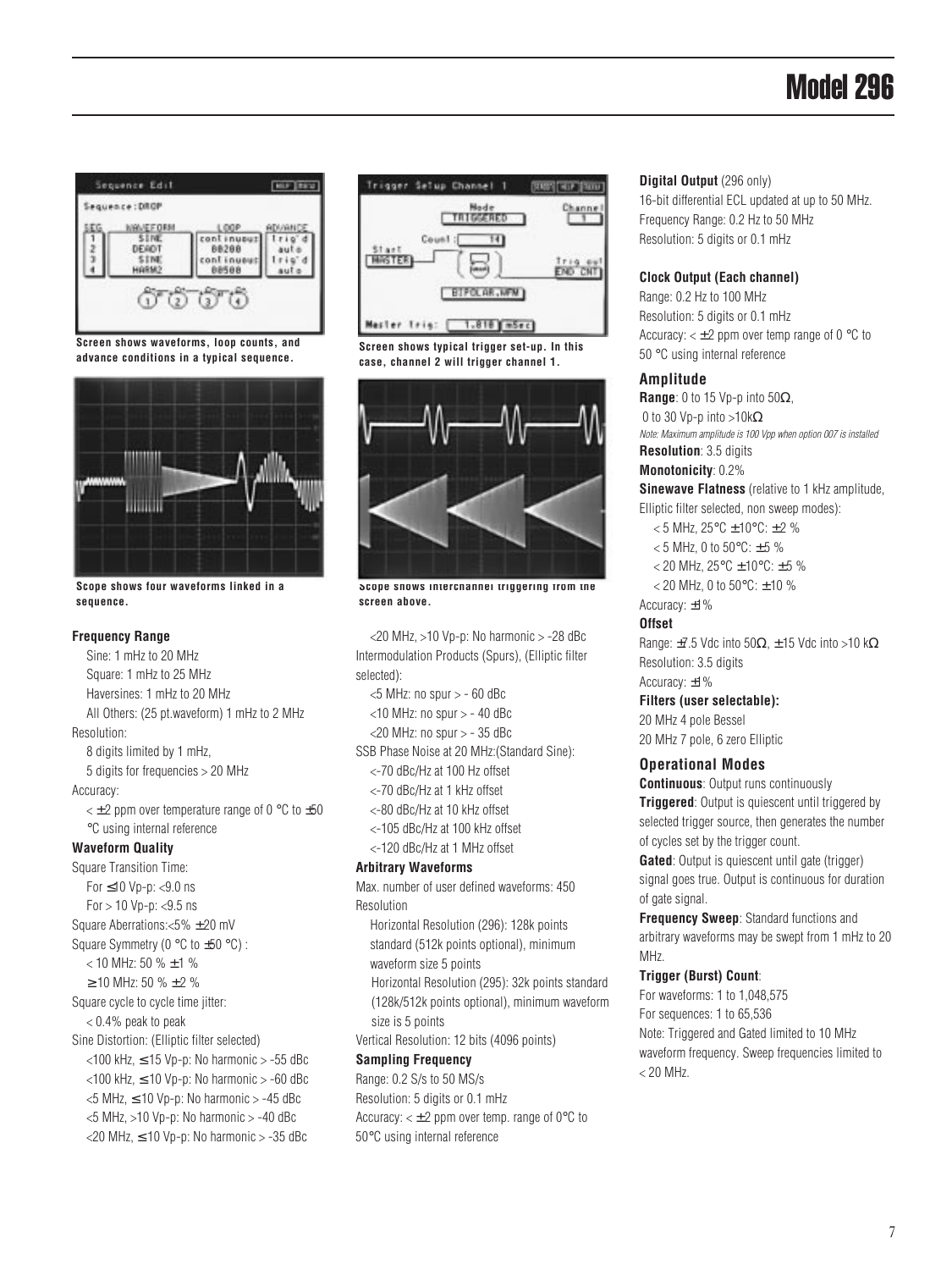

**With 80 help screens available at the push of a button; you don't have to find the user manual when you need information.**

## **Sequence Operation**

Linked sequence mode provides the ability to link multiple user-defined waveforms together into a long and complex waveform sequence. Any userdefined waveform may be assigned as a segment in the sequence. Each segment can be assigned a unique loop count, start mode, advance mode and sample frequency. With the 296, a 16-bit value or "tag" unique to each segment drives the Digital Output, the lower 12 bits drive the Segment DAC. Two channels may be linked together via inter channel triggering and summing to double the effective sequence length.

**Number of Waveform Segments** (296, per channel): 2 to 4096

**Number of Waveform Segments** (295, per channel): 2 to 4

**Segment Loop Count**: 0 to 1,048,576 programming a 0 indicates continuous repetition. **Start Conditions**: Automatic or selected start trigger event

**Advance Conditions**: Advance on completion of segment loop count. Advance on trigger.

**Segment Clock Ratio** (Model 296 only): The clock ratio determines the ratio between the programmed raster clock period and the sample period of each point in the segment. Programmable from 1 to 65,535.

**Segment Tag** (Model 296 only):

The segment tag is a 16-bit value associated with the playback of the segment. All 16-bits of the segment tag appear on the digital output connector while the segment is active. The lower 12-bits of the segment tag drive the secondary DAC.

#### **Sequence Start Conditions**

The playback of a sequence may be automatically initiated or triggered.

## **Sequence Loop Count**

The sequence loop count determines the number of time the sequence will repeat after a triggered start. Programmable from 1 to 65,536.

#### **Frequency Sweep**

Sweep capability is provided for standard waveforms and Arbitrary waveforms with a length that is a multiple of 4096 points. Any or all channels may be swept simultaneously. A system horizontal sweep output voltage is also provided.

**Sweep Time:** 30 ms to 1000 Sec (12 frequency points at 30 ms)

**Sweep Modes: Continuous up or down,** Continuous up/down, Triggered up or down, Triggered up/down, Triggered Sweep & Hold and Triggered Sweep & Hold with Reverse **Sweep Spacing:** Linear or Log

**Sweep Count:** 1 to 1,000,000

## **Triggering Trigger Sources**

System Trigger Input Connector,Manual Trigger Key Remote Interface Trigger, Channel Trigger Input Connector(s), Channel Internal Trigger Generator(s), Master Internal Trigger Generator (Derived from Channel 1's internal trigger generator), Previous Channel Trigger Output, Internal Trigger Generator(s)

**Period:** 200 ns 10,000 s

# **Resolution**: 200 ns

## **Trigger Delays and Jitter**

Specified for System Trigger and Channel Trigger input connectors with TTL input signal. Delay:

During Standard Functions: <250 ns During User Waveforms: <400 ns Jitter:

During Standard Functions: <20 ns During User Waveforms: <40 ns

Note: trigger delays and jitter specified with internal sample clock only. If external clock is used:

Delay 7 x clock period  $\pm$  <100 nS Jitter  $\pm$  1 clock period

## **Modulation**

#### **Types:**

AM (Double sideband with carrier)

SCM (Double sideband suppressed carrier)

# **Bandwidth:** > 500 kHz

## **Modulation Distortion:**

Modulation Frequency < 100 kHz :

No harmonic > -50 dBc Modulation Frequency < 1 MHz:

No harmonic > -30 dBc

## **Multichannel Analog Summing**

The waveform from any one channel can be summed into the output of any or all remaining channels. The scale factor from the source channel's amplitude/ offset setting to the pre-attenuated amplitude/offset

of the receiver channel is 1:1. Output attenuators on receiver channels are selectable from the following directly under user control:

| Attenuation, dB | Division, ratio |  |
|-----------------|-----------------|--|
| $\Omega$        | 1/1             |  |
| $-6$            | 1/2             |  |
| $-12$           | 1/4             |  |
| $-18$           | 1/8             |  |
| $-24$           | 1/16            |  |
| $-30$           | 1/32            |  |
| $-36$           | 1/64            |  |
| $-42$           | 1/128           |  |
|                 |                 |  |

**Amplitude Accuracy at 1 kHz:**  $\pm 5$  % **3 dB Bandwidth:** >12 MHz

## **Multichannel Phase Relationships**

Any or all channels can be assigned a fixed phase relationship. Selected channels must be driven by the System clock generator and the waveforms must be of the same length and frequency. Any change in phase angle between channels will require one waveform cycle to re-acquire phase lock.

## **Phase Resolution:**

User Waveforms: 360 degrees/ Waveform points Standard Waveforms: 0.1 degrees

#### **Phase Accuracy:**

User Waveforms: ± Time Skew Standard Waveforms:  $\pm$  0.05°  $\pm$  Time Skew) I**nterchannel Time Skew:** <10 ns maximum **Channel to Channel Time Jitter:** <0.4% peak to peak

# **Front Panel Waveform Creation**

**Modes:** Freehand, line draw, line list and insert math expressions.

**Math Functions:** Line, sine, triangle, pulse, tangent, logarithmic, random and block. **Editing Tools:** Copy and insert, vertical offset, vertical re-size, delete, mirror and zoom.

## **Auto-Cal/Diagnostics**

Each Arb Channel Module contains DC measurement capability. This feature provides the ability to conduct a limited autocal and self diagnostic. Some parts of the calibration (e.g. amplifier flatness) require the use of external measurement equipment. The calibration data is stored in EEPROM on each Arb Channel module. The Processor accesses the data and uses it to correct each channel output as required to maintain the specified performance.

### **Remote Interfaces**

GPIB and RS-232 interfaces are provided.

#### **System Inputs**

**Trigger:** Triggers one or multiple channels.